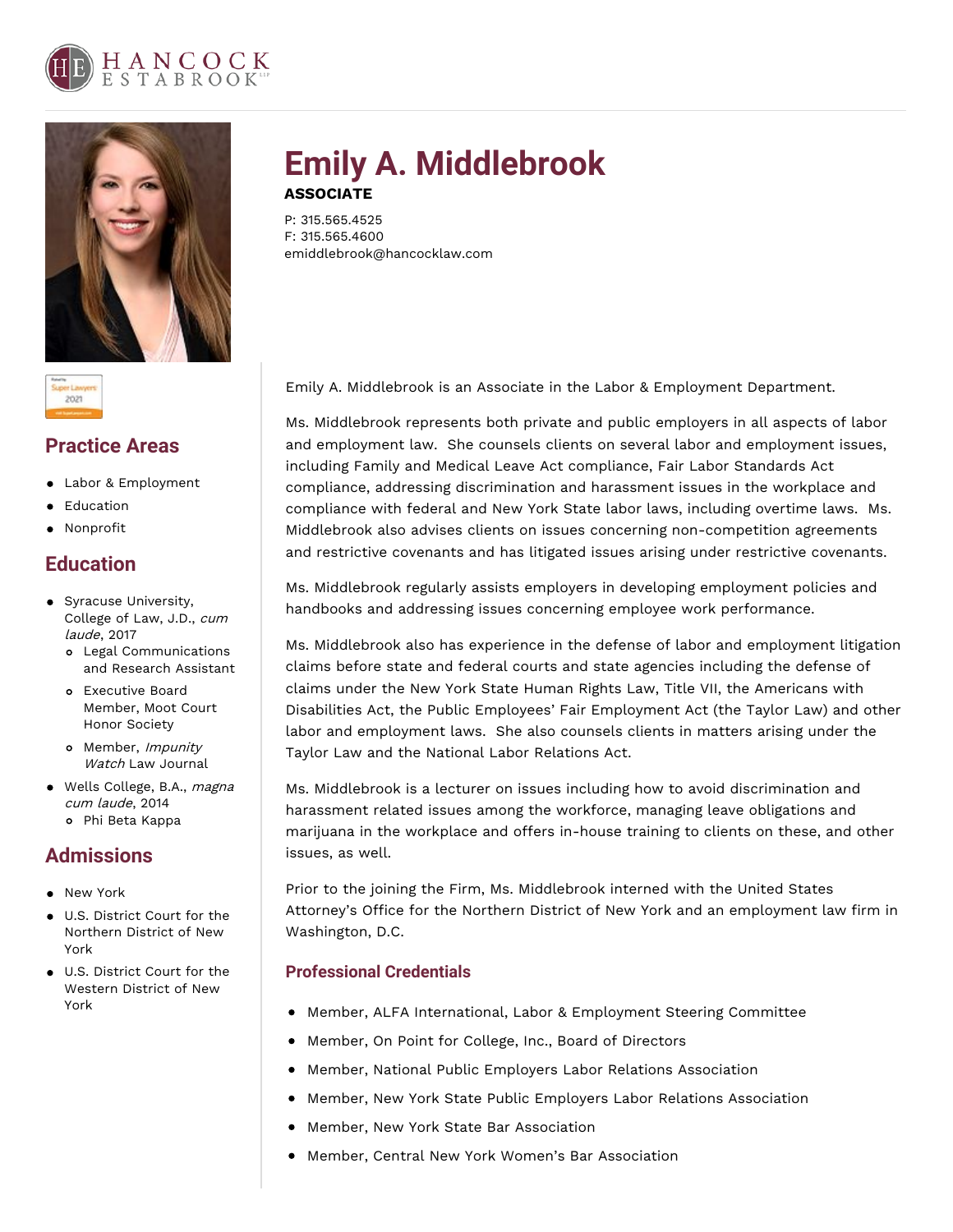Member, Onondaga County Bar Association

### **Press & Publications**

#### **News**

25 Hancock Estabrook Attorneys Named Super Lawyers for 2021

#### **Publications**

- Labor & Employment Law Alert: OSHA Issues Its [Long-Awaited](https://www.hancocklaw.com/publications/labor-employment-law-alert-osha-issues-its-long-awaited-emergency-temporary-standard/) Emergency Temporary Standard
- Labor & [Employment](https://www.hancocklaw.com/publications/labor-employment-law-alert-private-sector-employers-must-activate-airborne-infectious-disease-exposure-prevention-plans/) Law Alert: Private Sector Employers Must Activate Airborne Infectious Disease Exposure Prevention Plans
- Labor & [Employment](https://www.hancocklaw.com/publications/labor-employment-law-alert-new-york-state-department-of-labor-issues-guidance-on-hero-act/) Law Alert: New York State Department of Labor Issues Guidance on HERO Act
- Labor & Employment Law Alert: New York State Passes [Amendments](https://www.hancocklaw.com/publications/labor-employment-law-alert-new-york-state-passes-amendments-to-the-hero-act/) to the HERO Act
- Labor & Employment Law Alert: Private Sector Employers Must Prepare for [Requirements](https://www.hancocklaw.com/publications/labor-employment-law-alert-private-sector-employers-must-prepare-for-requirements-imposed-by-the-new-york-state-hero-act/) Imposed by the New York State HERO Act
- Labor & [Employment](https://www.hancocklaw.com/publications/labor-employment-law-alert-what-employers-must-know-about-the-marijuana-regulation-and-taxation-act/) Law Alert: What Employers Must Know About the Marijuana Regulation and Taxation Act
- [Workplaces](https://www.hancocklaw.com/publications/workplaces-must-consider-flexibility-for-pregnant-workers/) Must Consider Flexibility for Pregnant Workers
- Labor & [Employment](https://www.hancocklaw.com/publications/labor-employment-law-alert-employer-covid-19-leave-obligations-in-2021/) Law Alert: Employer COVID-19 Leave Obligations in 2021
- Labor & [Employment](https://www.hancocklaw.com/publications/labor-employment-law-alert-new-york-state-issues-guidance-for-phase-2-industries/) Law Alert: New York State Issues Guidance for Phase 2 Industries
- [Environmental](https://www.hancocklaw.com/publications/environmental-law-alert-epa-and-cdc-guidance-on-cleaning-and-disinfecting-public-spaces-workplaces-businesses-and-schools/) Law Alert: EPA and CDC Guidance on Cleaning and Disinfecting Public Spaces, Workplaces, Businesses and Schools
- Labor & [Employment](https://www.hancocklaw.com/publications/labor-employment-law-alert-new-york-state-budget-creates-new-paid-sick-leave-program/) Law Alert: New York State Budget Creates New Paid Sick Leave Program
- Labor & [Employment](https://www.hancocklaw.com/publications/labor-employment-law-alert-new-york-state-requires-employers-to-provide-face-coverings-for-employees-who-directly-interact-with-the-public-during-covid-19/) Law Alert: New York State Requires Employers to Provide Face Coverings for Employees Who Directly Interact With the Public During COVID-19
- Labor & Employment Law Alert: USDOL Issues Temporary Regulations [Implementing](https://www.hancocklaw.com/publications/labor-employment-law-alert-usdol-issues-temporary-regulations-implementing-the-families-first-coronavirus-response-act/) the Families First Coronavirus Response Act
- Labor & [Employment](https://www.hancocklaw.com/publications/labor-employment-law-alert-new-york-state-health-department-issues-protocols-for-essential-personnel-to-return-to-work-following-covid-19-exposure-or-infection/) Law Alert: New York State Health Department Issues Protocols for Essential Personnel to Return to Work Following COVID-19 Exposure or Infection
- Labor & [Employment](https://www.hancocklaw.com/publications/labor-employment-law-alert-usdol-issues-new-emergency-leave-poster/) Law Alert: USDOL Issues New Emergency Leave Poster
- Labor & [Employment](https://www.hancocklaw.com/publications/labor-employment-law-alert-the-families-first-coronavirus-response-act/) Law Alert: The Families First Coronavirus Response Act
- Labor & Employment Law Alert: New York State and Federal COVID-19 Paid Leave [Requirements](https://www.hancocklaw.com/publications/labor-employment-law-alert-new-york-state-and-federal-covid-19-paid-leave-requirements/)
- Labor & [Employment](https://www.hancocklaw.com/publications/labor-employment-law-alert-exemptions-to-the-governors-workforce-density-restrictions/) Law Alert: Exemptions to the Governor's Workforce Density Restrictions
- Labor & Employment Law Alert: New York State Prohibits [Discrimination](https://www.hancocklaw.com/publications/labor-employment-law-alert-new-york-state-prohibits-discrimination-based-upon-reproductive-health-decision/) Based Upon Reproductive Health Decision Making
- Labor & [Employment](https://www.hancocklaw.com/publications/labor-employment-law-alert-governor-cuomo-signs-into-law-profound-changes-increasing-workplace-protections/) Law Alert: Governor Cuomo Signs into Law Profound Changes